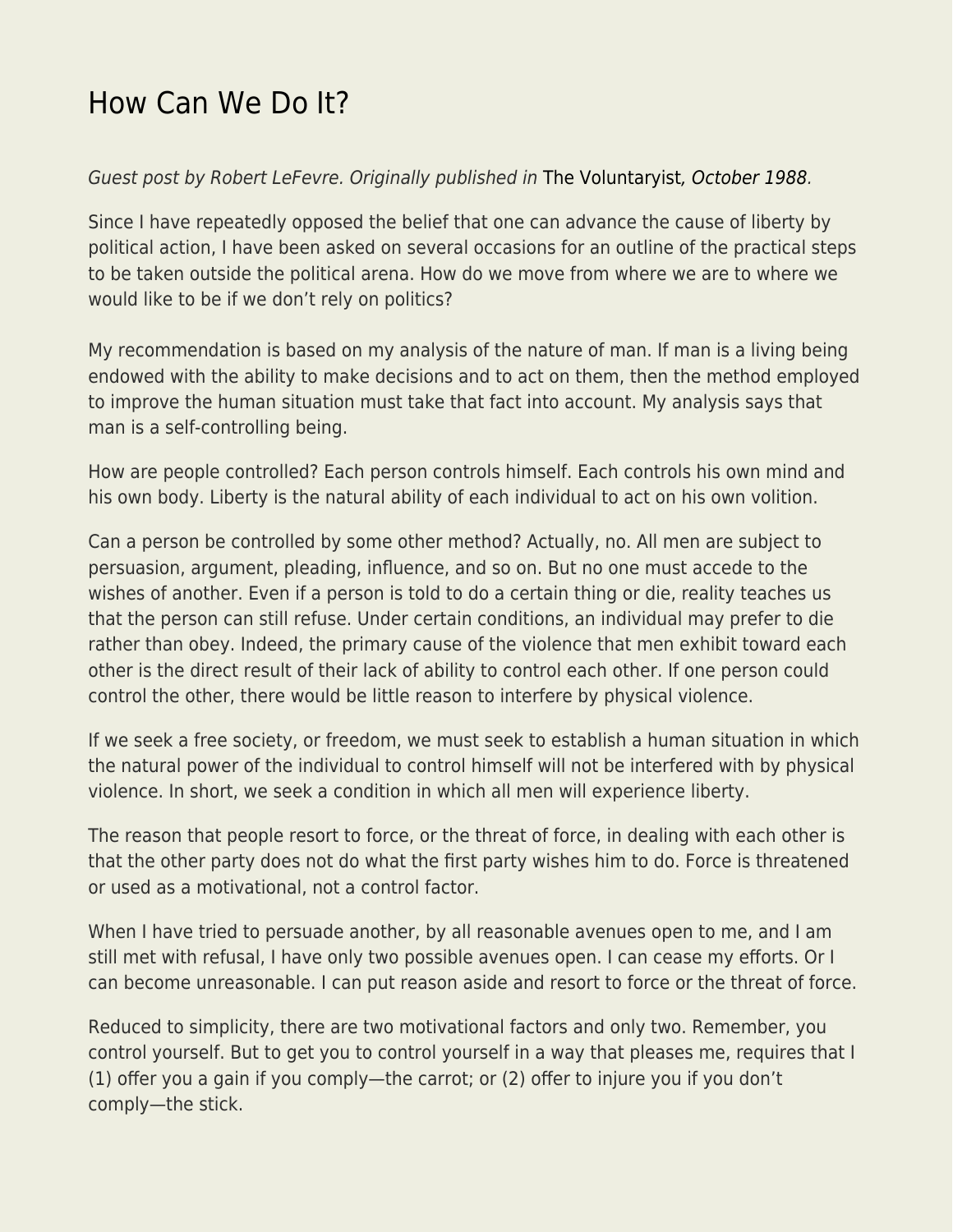All political systems rely on the stick. Do as you're told, or suffer. Only the market place offers gain (the carrot) as the motivational factor. A society in which each member experiences liberty will require the abandonment of the stick method and total reliance upon the carrot method.

Why is this necessarily true? Because the victim who experiences the stick wielded by another loses some of his freedom. Additionally, the party wielding the stick has been diverted from his principal objectives and is wasting time and energy on punitive matters. Thus, although he is still acting volitionally, the stick wielder has injured himself by choosing a secondary rather than a primary course of action.

What if the carrot method doesn't work? The only alternative within the context of freedom is to leave the individual alone to his own pursuits.

With this in mind, how do we move toward greater freedom in our society? Only by influence and persuasion, entailing the use of reason. The moment we become frustrated and begin to rely on force or the threat to use force (implicit in political processes), we have abandoned our objective and to some degree are reducing the amount of freedom.

The very first requirement, then, if we sincerely wish to achieve a greater measure of freedom, is intellectual. We must not only establish the goal but we must understand the nature of the goal. And we must be correct, in the sense that our definitions correspond to reality; either a reality that exists or a reality that can be brought into existence.

So far as I can determine, many libertarians have not as yet taken this first step. While it is true that most of those who speak up for liberty are intellectually involved, many of them are cringing before the onslaught of the anti-intellectuals who carp at virtually all intellectual activities.

The anti-intellectuals criticize the libertarian as a person who spends a great deal of time discussing ideas; in debating and probing the subject. Those who are uncomfortable in this area constantly tell me, "You've got to come up with a program of action or we won't have any libertarians left." "We want to DO something." "Don't give us all these theories, tell us what to do."

Another complaint is that "libertarians are completely impractical. They accept a principle or two and lose touch with the real world. They've got to get out of their ivory towers and come to grips with reality." "We need action!"

So libertarians are prone to get involved in politics, or they shoot off on scores of tangents of greater or lesser merit, with few holding the main thrust of freedom in the center of their objectives. Or as another alternative, they isolate themselves in disgust.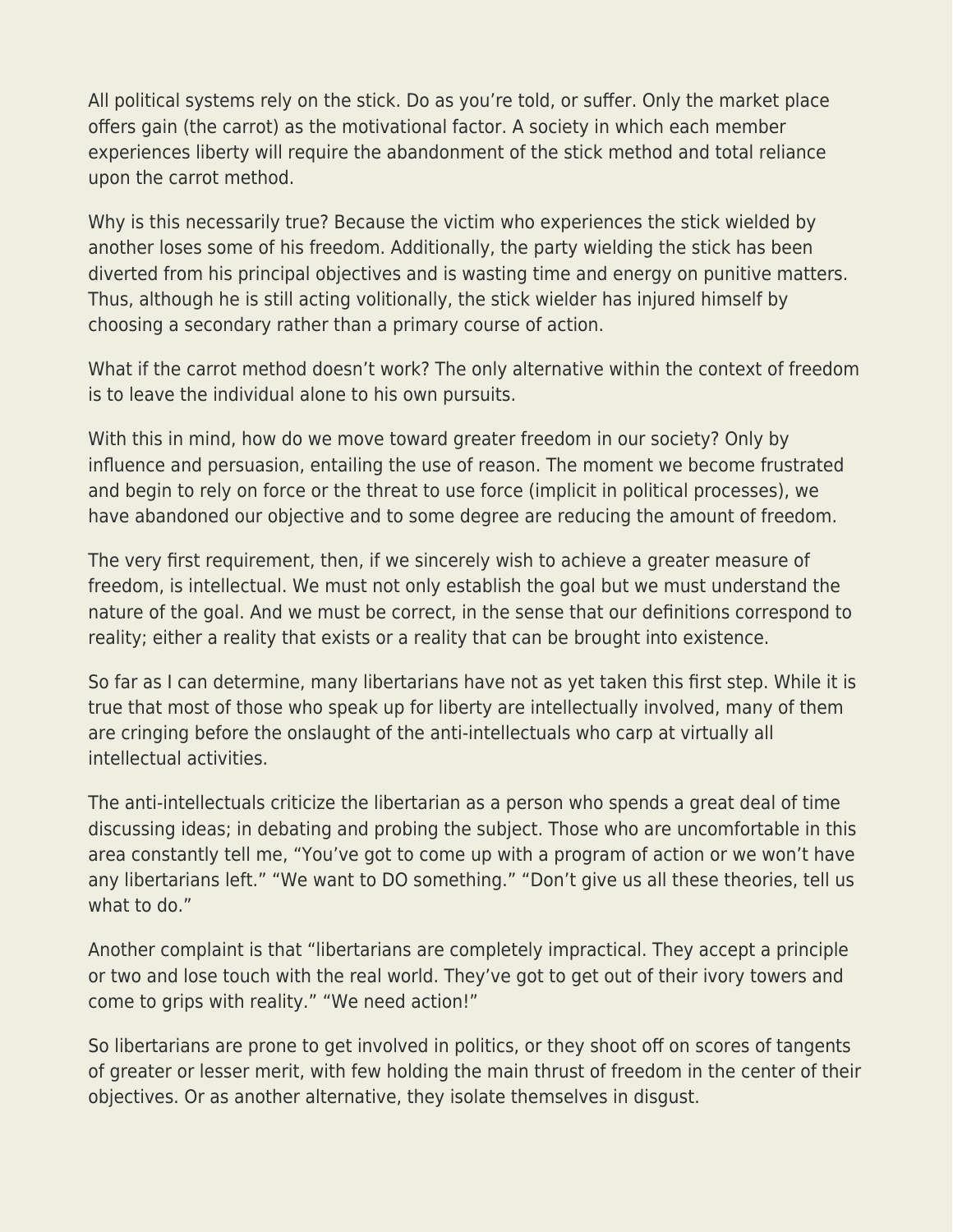Thus, I find many fine people whose major concern is opposing the IRS. Or I find those whose principal concern is obtaining the legalization of drugs; or special laws respecting the status of women; or justice for the American Indian. Some become primarily concerned with repeal of income tax. Some seek to champion the concept of atheism. Some wish to promote certain psychological theories.The bulk of those calling themselves libertarian are pursuing their own individual ends, each more or less worthy in itself. But who speaks up for liberty as a primary goal? Who puts liberty at the top of his scale of values?

To move from a controlled society, taxed, regimented and stultifying, into a great new world of human liberty requires a revolution. But the revolution is one of thought, not of guns and bombs. What is required is for people to think differently than they presently do in respect to human relationships.

John Adams, after a lifetime of service first to the Colonial and then to the early Constitutional cause, had what to me is a remarkable insight that might apply today. In a letter to Hezekiah Niles dated February 13, 1818, and commenting on the American rebellion against Britain, Adams wrote: "The (American) Revolution was effected before the war commenced. The Revolution was in the hearts and minds of the people… This radical change in the principles, opinions, sentiments, and affection of the people was the real revolution…"

It took Adams a lifetime to realize that the importance of the decades through which he had lived was not the number of battles, the casualties, the war itself, but rather the change that had come in the way people thought; in their affections, opinions and sentiments.

They had moved from believing in the divine right of kings to a position in which they believed in the equal rights of man. Unfortunately, this great intellectual attainment was quickly lost in a new wave of dependence upon a centralized state—not a king, but an allpowerful state, nonetheless.

The libertarian revolution, as I see it, must achieve that same objective. We must have a change in the sentiments, opinions, and affections of the people themselves. How is that brought about? Clearly, the task is one that involves education.

Once a significant number of persons become convinced that we are dealing with an intellectual revolution rather than a political or military one, the practical steps to be taken reveal themselves.

When the individual sees through this problem clearly, he himself takes action. He does so by hitching his activities to that blazing comet of freedom speeding across our skies. How does he do this? He studies, learns, and communicates. And if his studies and his learning are incomplete (as must be for all of us), he begins the process of communicating what he